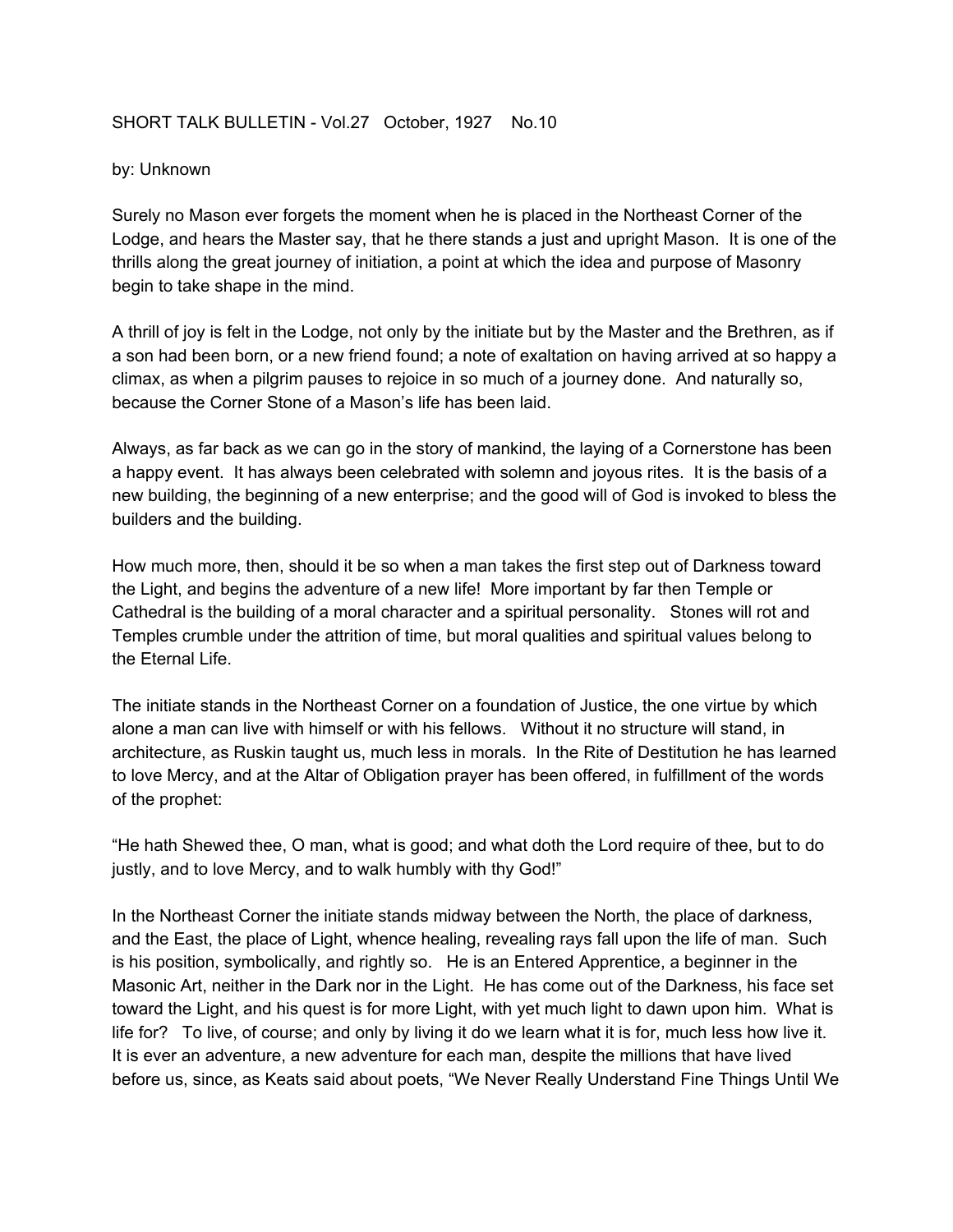Have Gone The Same Steps As The Author." Only by living can we learn what life is, verifying the wisdom of ages alike by our virtues and our vices.

Yet it means much to have the wisdom learned by ages of living taught us in symbols and told us in a story, as it is taught us and told us in a Masonic Lodge. It brings to us the truth tried by time and tragedy, and the principles wrought out and discovered by the race in its long experience. It gives us a plan, a picture, a prophecy, and the fellowship of men going the same road.

The initiate stands Erect in the Northeast Corner, upright and ready to receive his working tools, a son of the Light, himself a living stone to be polished. What is more wonderful, what more beautiful, than Youth standing erect before God - not cringing, not groveling - seeking the Light by which to make its way through the dim country of this world to the City that hath foundations! Truly, our Masonry is the organized poetry of faith!

But why the Northeast Corner? Would not some other corner of the Lodge do as well? Perhaps it would, but Masonry is very old, going back into a time far gone, when ordinary things had meanings, real or imaginary, beyond their practical use. Such a question opens a window into things quaint, curious, and even awful; and all sorts of explanations are offered us, some of which may be named.

For example, Albert Pike spread out the map of the old world of the East - the mystical territory whence so many of our symbols and legends have come - and found that "The Apprentice represents the Aryan race in it original home on the highlands of Pamir, in the north of that Asia termed Orient, at the angle whence, upon two great lines of emigration South and West, they flowed forth in successive waves to conquer and colonize the world."

Well, what of it, interesting though it may be as a fact of long ago, if a fact it is? What truth can it teach us to our profit, beyond the suggestion that the House of Initiation took the form of the world as it was then mapped in the mind, and that the procession of initiation follows the line of march of a conquering race? It may be valuable, as preserving the dim outline of ancient history - but not otherwise.

Another student, seeking the secret of Masonry in solar symbolism and mythology, looks at the same map of the Eastern World, in the frame of an Oblong Square, studying the movements of the Sun from season to season. He finds that the point farthest North and the point farthest South on the map mark the Summer and Winter Solstices, respectively. In other words, the Northeast Corner of the World, as them mapped, is the point in the annual course of the Sun when it reaches the extreme northern limit; the longest day in the year, which in Masonry we dedicate to St. John the Baptist, the Prophet of righteousness.

Then, turning to the history of religion, he finds, not unnaturally, many rites of primitive peoples magical rituals and Midsummer Night Dreams - celebrating the Summer Solstice. Many hints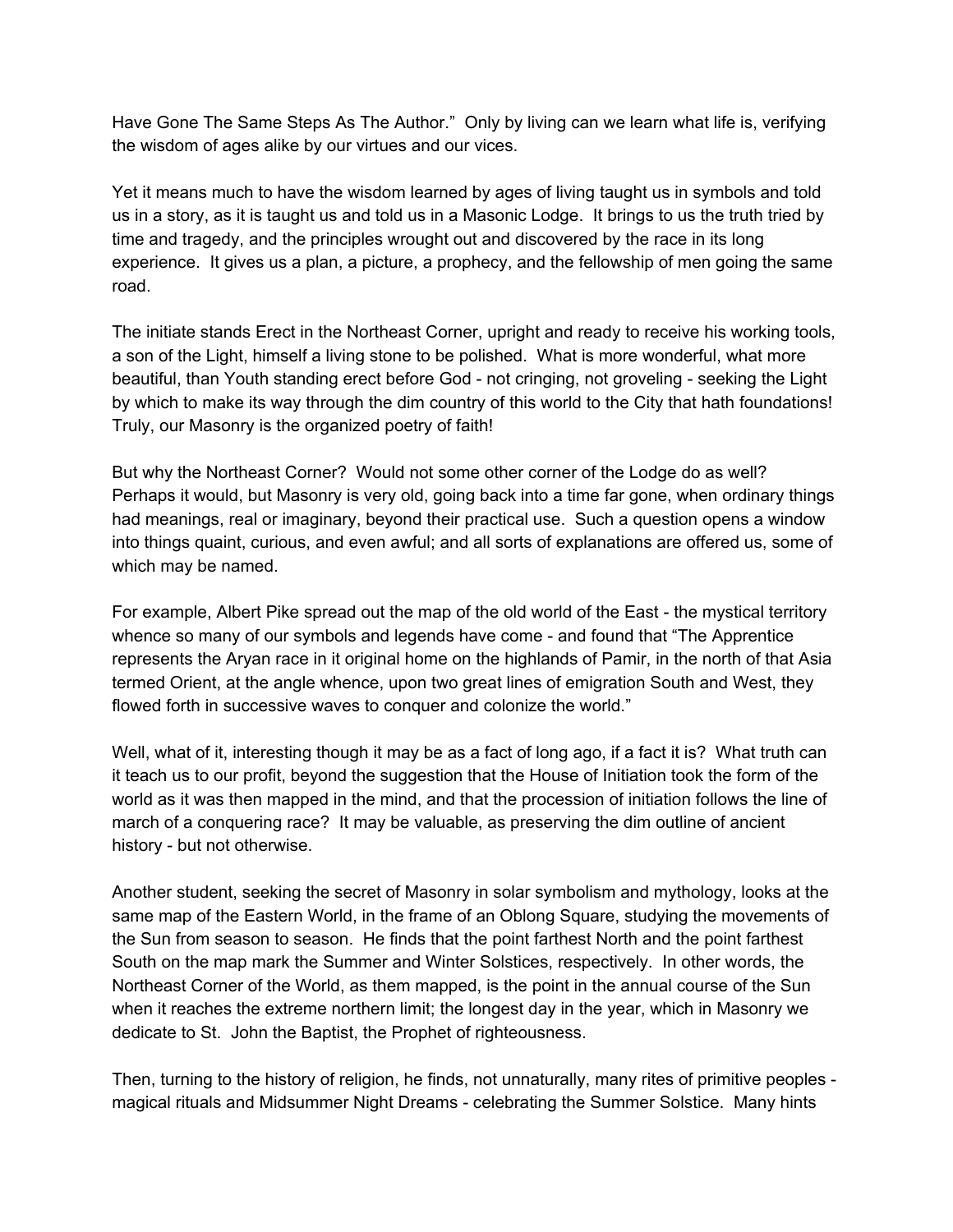and relics of the old Light Religion are preserved for us in Masonry - rays of its faiths and fictions - one of them being that the Northeast Corner of the Universe, and so of the Lodge of which it is a symbol, is the seat of the Sun-God in the prime of his power.

So, too, the Northeast Corner, as the throne of God in hour of his majesty, became a place unique in the symbols of man, having special virtue and sanctity. As we read in the Institutes of Menu: "If he has any incurable disease, let him advance in a straight path towards the invincible northeast point, feeding on water and air till his mortal frame totally decays, and his soul becomes united with the Supreme." What more appropriate a place from which to start an edifice, or to place an Apprentice as he begins to build the Temple of his Masonic life?

Also, because of such magical ideas associated with the Northeast Corner, it was a cruel custom for ages to bury a living human being under the corner stone of a building, to mollify the Gods, and, later, as a token of the sacrifice involved in all building. Horrible as the custom was, here no doubt was a crude sense of the law of sacrifice running through all human life, never to be escaped, even by the loftiest souls, as we see on a dark cross outside the city gate.

In the crude ages all things were crude; even the holiest insights took awful shapes of human sacrifice. Life is costly, and man has paid a heavy price for the highest truth. For there is a law of heavenly death by which man advances - the death, that is, of all that is unheavenly within him - that the purer, clearer truth may rise. Evermore, by a law of dying into life, man grows dying to his lower, lesser self and releasing the angel hidden within him. Thinking of all these strands of thought and faith and sorrow woven into the symbolism of the Lodge, how can any one watch without emotion as the Apprentice takes his place, upright and eager, in the Northeast Corner. There he stands, against a background of myth, symbol and old sacrifice, erect before God, and one thinks of the great words in the Book of Ezekiel:

"And God said unto me, Son of Man, stand upon thy feet, and I will speak unto thee. And the spirit entered into me when he spake unto me, and set me upon my feet, that I heard him that spake unto me." Such is the challenge of God to the manhood of man, asking him to stand erect and unafraid, and commune as friend to friend. Alas, it is not easy to keep the upright posture, physically or morally, in the midst of the years with their blows and burdens. At last, a dark Ruffian lays us low in death, and only the Hand of God, with its strong grip, can lift us from a dead level and set us on our feet forever. So, at least, Masonry teaches us to believe and live:

Lord, I believe

Man is no little thing

that, like a bird in spring,

Comes fluttering to the Light of Life,